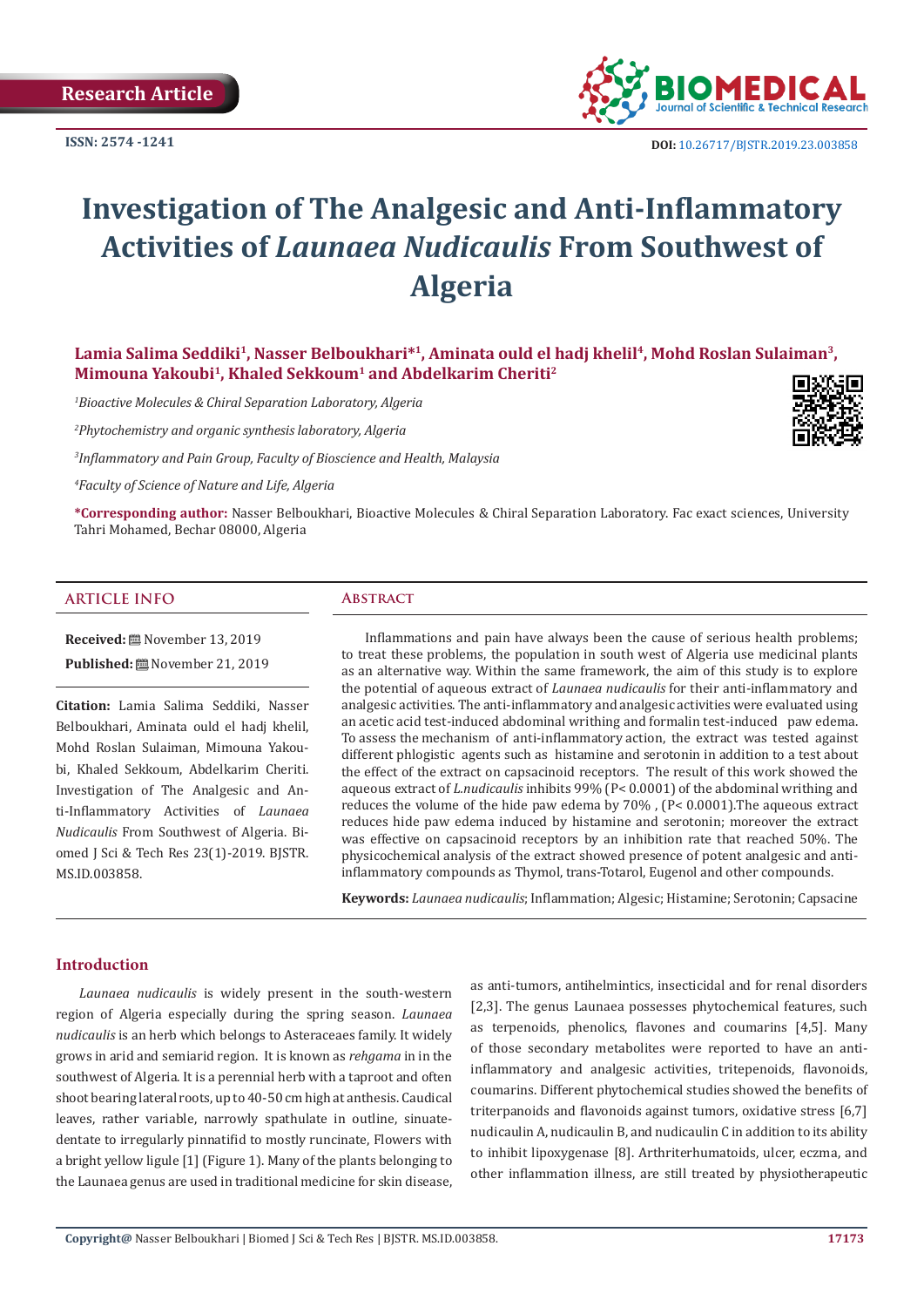methods including *Launaea nudicaulis*, which is used to treat those ailments by the inhabitants of southwest Algeria. Inflammation is usually associated with pain. The aim of this present study is to confirm the efficiency of the traditional use of the plant in the case of inflammatory diseases. The present work explores the antiinflammatory and anti-nociceptive activities of *Launaea nudicaulis* in rodents' animal.



**Figure 1:** *Launaea nudicaulis*.

# **Material and Methods**

#### **Plant Materials**

The aerial parts of the plant were collected from the suburbs of Bechar in spring.The aerial part was dried and powdered. The powdered plant (50g) was extracted using 300 ml distilled water which was refluxed for 2 hours. The aqueous extract of Launaea arborescens (AqELN) was filtered and dried to obtain a crude dried extract. The extract was prepared in 3 doses 30, 100, 300 mg/kg for anti-inflammatory and anti-nociceptive assay, the rest of AqELN was stored at 4°C. To prepare the aqueous solution, the dryed extract of aqueous of L.A (AqELN) was diluted in vehicle were made up of 5% ethanol, 5% tween 20, and 90 % distilled water for antiinflammatory and anti-nociceptive studies

#### **Animals**

Male of BalB/c mice (20-25g) were procured from Pasteur Institute (Algiers). All animals were housed in polypropolylene cages in temperature-controlled room at 25 °C (standard conditions) and with access to food and water ad libitum.

# **Reagents and Chemicals**

The following drugs and chemicals were used: morphine hydrochlorid, formaldehyde, acetic acid, ethanol, morphine, and diclofenac (Frater Razers), serotonin, histamine, capsacine, capsazepine, ASA, loratadine, and mianserine (from sigma aldrish).

### **Acetic Acid Test**

Acetic acid test was described by Koster et al. [9]. Mice were grouped into 6 groups each comprising 6 mice, they were treated by intraperitoneal with AqELN at different doses: 30, 100, 300 mg/ kg, diclofenac (100 mg/kg) or vehicle (10 ml/kg) Each mouse was injected with 0.8 % of aqueous solution, acetic acid (10 ml/kg), and intraperitoneal (i.p) 30 minutes after the treatment. The mice were placed in a separated individual chamber. The abdominal writhing was counted after 5 min following acetic acid injection. The number of writhing inducements was recorded for the treated mice and compared to that of untreated ones.

The inhibition was calculated by the following formula:

((negative mean- treated mean) /negative mean) x 100

# **Formalin Test**

The formalin test was described by first Dubuisson and Dennis (1977) [10] using the formalin-induced mouse paw edema test. Thirty minutes after injection of AqELN (30, 100, 300 mg/ kg) or diclofenac (100 mg/kg) or vehicle (10 ml/kg), 20 µl of formaldehyde solution (2.5 % concentration: v/v in distilled water) was injected intra-planta of right hind paw. The time spent licking or biting the injected paw was measured [11]. The duration of nociceptive behavioral responses to including biting and licking of the injected paw were observed and reached 30 min. The first 5 min is the first phase (neurogenic phase) followed by quiescent interval of 10 min, and the subsequent second phase of activity lasted up to 15 min. Tests were carried out in triplicate samples concentration providing 50% inhibition. IC50 was obtained by plotting the inhibition percentage against sample concentration.

### **Histamine and Serotonin Test**

Histamine and serotonin-induced mice paw edema induce vascular permeability. The mice were treated with aqueous extract of *L.nudicaulis* (AqLN) using three doses (30, 100, 300 mg /kg) by intraperitoneal injection. After 30 minute the mice underwent subplantar injection of histamine or serotonin (10µl/1ml). Loratadine and mianserine are positive control elements [12]. The edema paw was assessed every 30 min during 150 min to 180 min.

$$
\% inhibition = \left[ Vc - \left( Vt / Vc \right) \right] x100
$$

Where Vc represents the mean edema in the control group and Vt represents the mean edema in the group treated with vehicle or extract.

#### **Capsaicine Test**

The mice were treated with aqueous extract of L. nudicaulis (AqLN) using three doses (30, 100, 300 mg /kg) by means of intraperitoneal injections. After 30 minutes the mice had a subplantar injection of capsacin (10µl/1ml); capsazepine (0.17 mmol/kg), dicofenac (10 mg/kg) and ASA (100 mg/kg) are positive control substances injected in an intraperitoneal way [13].

# **Essential Oil Analysis**

A GC analysis was carried out using a SHIMADZU GC-2014 gas chromatograph equipped with a FID and two capillary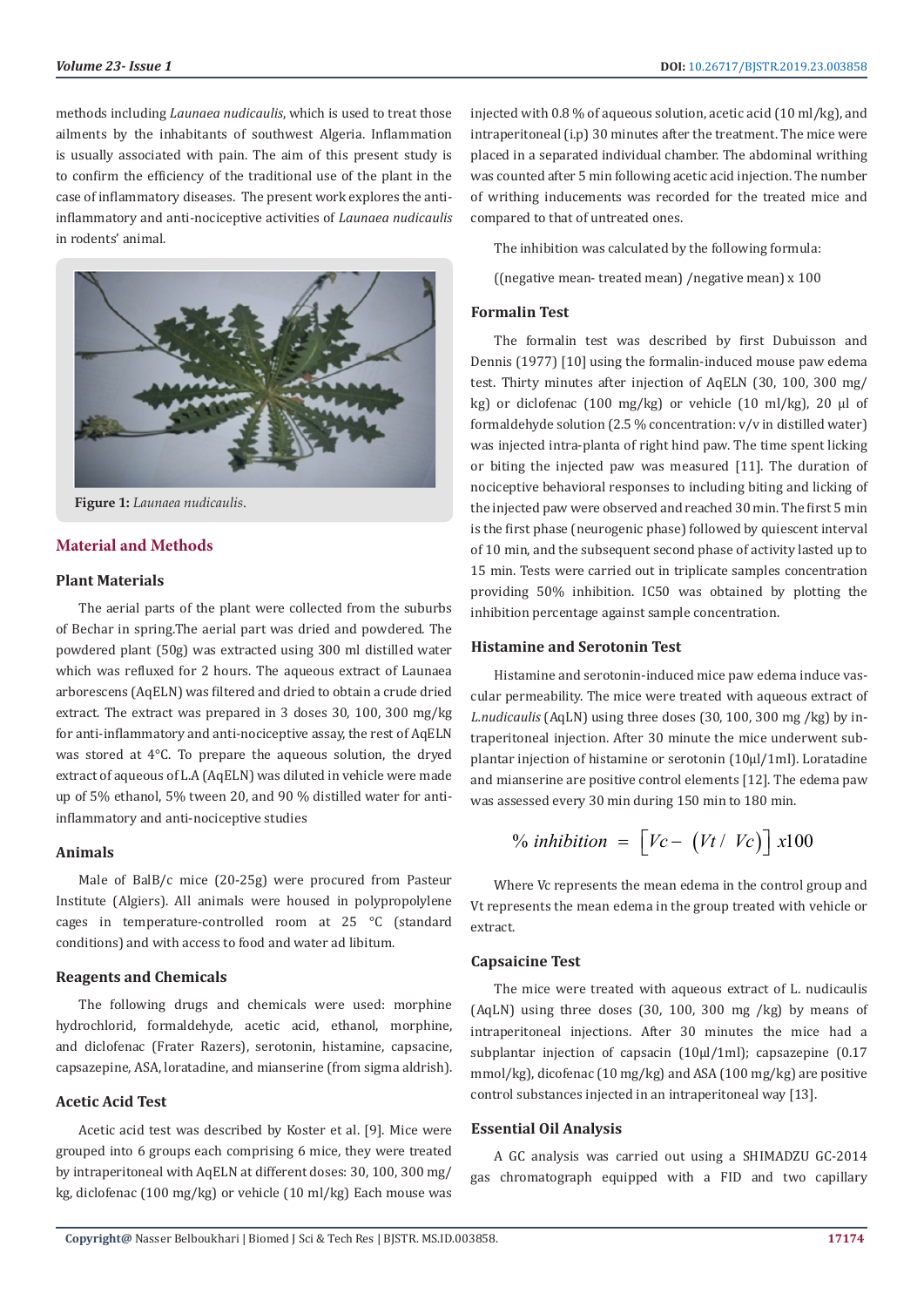columns; DB-5 (non-polar) and Carbowax 20M (polar) column (30m×0.32mm; 0.25 µm film thickness). The carrier gas was N2. Analytical conditions were as follows: injector and detector temperatures, 220°C and 240°C respectively. Oven temperature programmed from 50 to 210°C at 3°/min, and finally held to 240°C at 10°/min. the injected volume was 1µl, using split injection, with a ratio of 1.0. The oil components were identified from their GC retention indices, by comparison with those reported in the literature. The linear retention indices were determined in relation to a homologous series of n-alkanes  $(C_6$ - $C_{44}$ ) under the same operating conditions (programmed temperature) in two capillary columns (DB-5 and Carbowax 20M).

# **Statistical Analysis**

Statistical analysis was carried out using the one-way ANOVA and was followed by Turkey and Dunnet's post-test and Bonferoni post-test. The results were expressed as mean± SEM

# **Results and Discussion**

Pain and inflammation are two inseparable indicators of body discomfort, apart from their pathological signification. The present study on the evaluation of the anti-inflammatory and analgesic activity of the aqueous extract of L.N showed a potential of effectiveness using different tests. The result of acetic acid test showed a significant inhibition (P<0.0001) that started with low dose 30 mg /Kg 70% of inhibition of abdominal writhing (EC50 = 171). The percentage of inhibition using diclofenac and morphine were 78% and 99% respectively (Figure 2). In acetic acid-induced abdominal writhing which is visceral pain and inflammation, the process released several pain and inflammatory mediators mainly prostaglandine and lipoxegenase. The aqueous extract showed a significant inhibition of abdominal writhing, it is possible that the flavonoids compound has a negative effect on prostaglandins and / or lipoxegénase metabolism pathway [14], compared to diclofenac and morphine as positive control. The Aqueous LN treatment exhibited maximum inhibition of 66% in Formalin-induced mouse paw edema in the neurogenic phase at a dose of 100 mg/ kg, whereas diclofenac and morphine produced 78% and 89% of inhibition respectively (Figure 3).







**Figure 3:** Effect of Launaea nudicaulis (AqLN) in formalin test; first phase, and second phase. p< 0.0001 compared to the control.

In the second phase of formalin test, the licking paw inhibition is 70% for 100 mg/Kg (EC50 =78.75 mg/kg), and whereas is 69% and 89% for diclofenac and morphine respectively. It was a significant inhibition (P<0.0001) for both phases (Figure 3). The formalin test is characterized by two phases, neurogenic and inflammatory phase. In the first phase the effect of the aqueous extract was significant starting with the lowest doses. The formalin induced a neurogenic inflammation in the first 5 minutes. At this moment, the peripheral axon terminals of sensory nerves released neuropeptides that produce a vasodilatation, edema, and other manifestations of inflammation [15]. The extract of *Launaea nudicaulis* exhibited a significant effect against the neurogenic inflammation; the aqueous extract may exert an inhibition of neurogenic peptides release. However, in the second phase the formalin stimulated the other inflammation compounds. The treated groups showed an inhibition of licking of the injected paw that suggest the aqueous extract of *Launaea nudicaulis* may decrease the effect of pro-inflammatory mediators.

Diclofenac is non-steroidal anti-inflammatory drug (NSAIDS), inhibitor of cyclooxygenase (COX 1 and COX 2), where morphine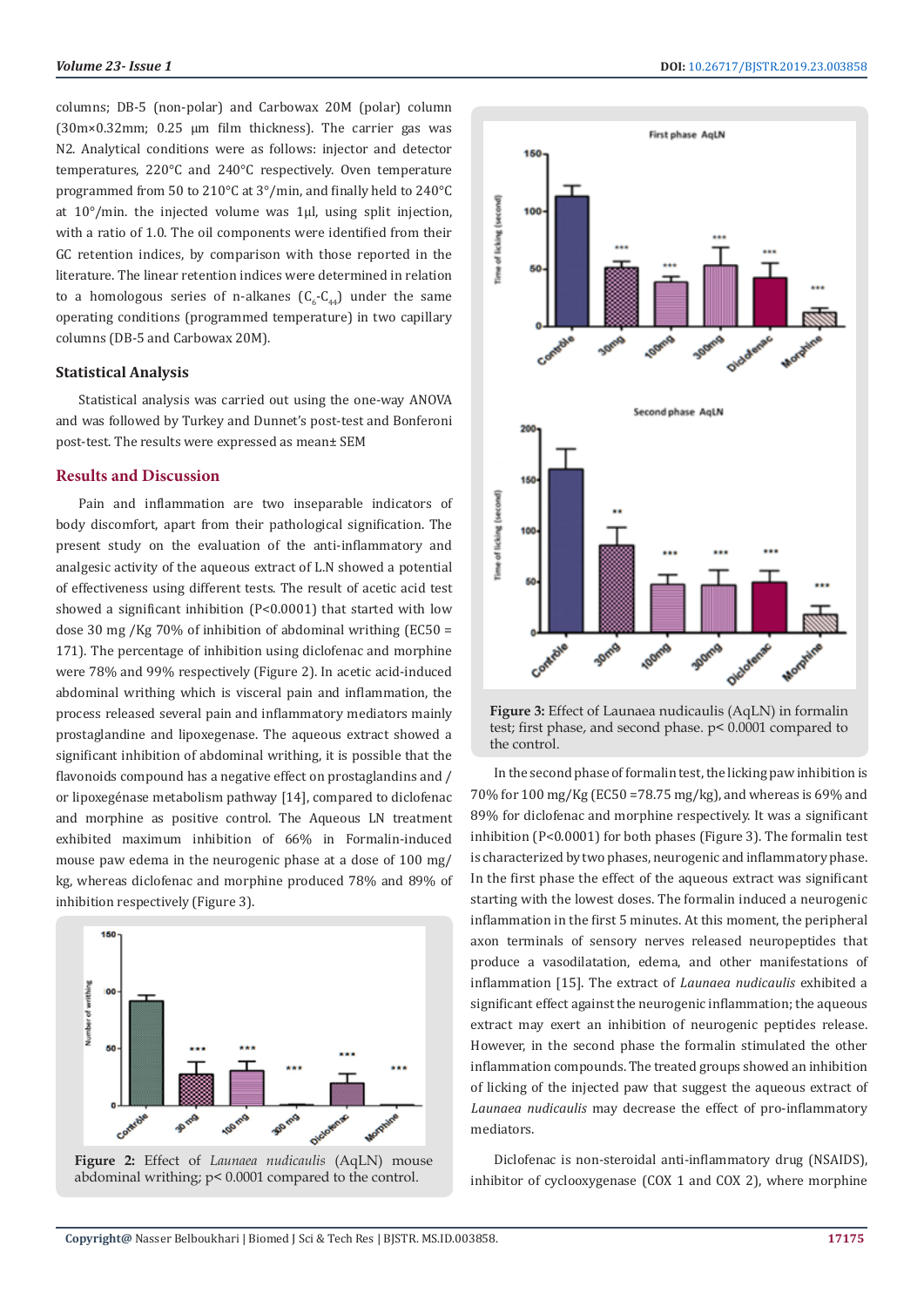is an opioid, antagonist of u receptor on fiber A. Diclofenac and morphine reduce the nociceptive behaviour during the first and second phase. According to Shibata et al. (1998) [16] morphine inhibits both phases acting centrally and peripherally [16]. The aqueous extract AqLN elicited significant inhibition (P< 0.001) of 51% with a dose of 300 mg/kg in capsaicin-induced mouse paw edema, while diclofenac and capsazepine exhibited 60.04% and 60.43% of inhibition respectively (Figure 4). The injection of capsacin hind paw exerts a pain related to the behaviours as biting and licking. The capsaicin excites vanilloid-sensitive neurons; they are peptidergic, small diameter (50 µm) neurons, giving rise to thin, unmyelinated C fibers [17,18]. The capsaicin effects are mainly associated with stimulus of unmyelinated and poorly myelinated Aδ primary sensory afferent fibres, termed C-polymodal nociceptors, which are abundant in nociceptive neurons [15].



**Figure 4:** Effect of *Launaea nudicaulis* (AqLN) capsacinoid receptors. p< 0.001 compared to the control.

Using the capaszepin is selectively antagonizing responses mediated by capsaicin. The aqueous extract result showed a significant effect against irritation and edema induced by capsaicin injection, specifically at the high dose (300 mg/kg). On the light of this observation, it may be deduced that the extract inhibits capsanoid receptors effect (Figure 4). Diclofenac and NSAID reduced the effect of capsaicin in same percentage of inhibition but maybe not the same way as capsazipin. Using the aqueous extract of L. nudicaulis in serotonin and histamine induced mouse edema paw showed decrease in the volume of the edema as a function of time (Figures 5 & 6). The effective dose of the extract is dose-dependent for the serotonin test is 30 mg/kg, and the  $EC_{50} = 125.1$  mg/kg; the result is not significant (Figure 6). The effective experimental dose is 300 mg/kg for histamine test  $EC_{50} = 116.6$  mg/kg, the result is significant (P<0.0001) at 150 min (Figure 5). The serotonin and histamine are peptide released by the mastocyte in inflammation process; both can increase inflammation and the nociception process. In the periphery, the histamine is mainly synthesized and released by basophils, mast cells and enterochromaffine; it causes pruritus and increase in vascular permeability, resulting in erythema and edema; symptoms associated with immediate-type (type I) allergies [19].



**Figure 5:** Effect of *Launaea nudicaulis* (AqLN) on serotonin induced paw edema.  $P \ge 0.05$  compared to the control.



**Figure 6:** Effect of *Launaea nudicaulis* (AqLN) on histamine induced paw edema. p< 0.0001 compared to the control.

Loratadine is an anti-histaminergic; it is a peripheral H1 receptors antagonist and does not cross the blood–brain barrier. This drug is effective in inhibiting vascular permeability, edema formation, broncho constriction, and pruritus associated with histamine release. It neither prevents histamine release nor reduces the amount released [20]. On this view, the aqueous extract of L.N decreases the effect of histamine vascular permeability and edema as a function of time. The serotonin tissue content increases rapidly in inflammation or injury. The main cellular sources of serotonin in peripheral tissues are platelets and mast cells. After release of serotonin, its action depends on the receptors present on afferent nerves in the vicinity [21,22]. In peripheral tissues, serotonin acts as a proalgesic inflammatory mediator [23] Mianserin is a quadricyclic compound with complex pharmacological actions. It has weak noradrenaline reuptake inhibiting effects and is a fairly potent antagonist at a number of neurotransmitter receptors, including 5-HT2, 5-HT3, noradrenergic α1- and α2-adrenoceptors [24]. The extract of L.N decreased the volume of edema and vasodilatation of hind paw of mice induced by serotonin at dose-depend, whereas effective response was at 150 min.

#### **GC-MS of** *Launaea Nudicaulis***' Essential Oil**

The results of CG-MS show a variety of compounds that constitute the essential oil of *Launaea nudicaulis* (Table 1), they were mostly of the terpanoids class as Neo-Phytadieneisomere, *Trans*-Ocimenol, β-Bisabolene, Thymol, Cadinol-T, Bornylacetate,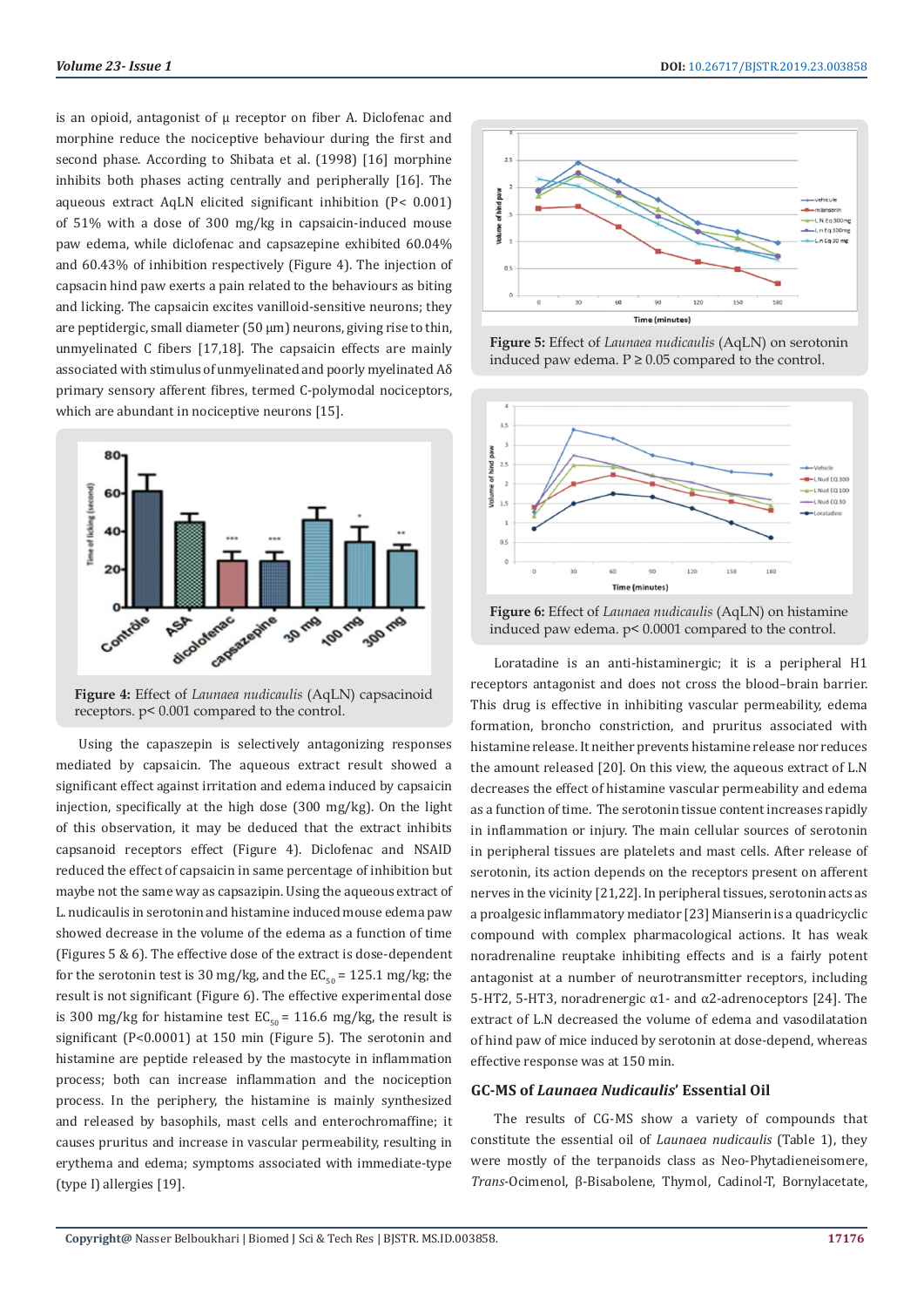α-Terpinene, and were capable of inhibiting the expressions of the tumor necrosis factor (TNF-alpha), IL-6, IL-1, pro IL-1beta, NO, iNOS, and NLRP3 in murine macrophage cells [25]. This study was confirmed by Gholijani et al. [26] where demonstrated the thymol can modulate inflammatory process.

Table1: Composition of essential oil of *Launaea nudicauli*s (RI= *Retention indices*; a= comparison of our MS data with literature data; b= comparison of our RI data with literature data).

|    | Composition                               | $RI(DB-5)$               | RI(CW20M)      |
|----|-------------------------------------------|--------------------------|----------------|
| 1  | Methylbutanal                             | 646                      |                |
| 2  | Cis-1,3 Dimethylcyclopentane              | 688                      | 676            |
| 3  | Pentanal                                  | 720                      | 1131           |
| 4  | 3-Methyl-1-heptanene                      | 753                      | $\overline{a}$ |
| 5  | 2-Methyl-1-heptanene                      | 787                      |                |
| 6  | Hexanal                                   | 826                      |                |
| 7  | 3-Methyl-1-octene                         | 843                      |                |
| 8  | $\alpha$ -Terpinene                       | 1017                     | 1182           |
| 9  | Trans-Allo-Ocimene                        | -                        | 1391           |
| 10 | Bornylacetate                             |                          | 1565           |
| 11 | Humulane                                  |                          | 1609           |
| 12 | Verbinone                                 | 1205                     | 1731           |
| 13 | Geraniol                                  | 1255                     | 1797           |
| 14 | β-Vetvenene                               | -                        | 1885           |
| 15 | Geranylisopentanoate                      |                          | 1895           |
| 16 | α-Calacorene                              | $\overline{a}$           | 1917           |
| 17 | β-Ionone                                  | -                        | 1924           |
| 18 | Neo-Phytadieneisomere                     |                          | 1956           |
| 19 | Trans-Cinnamaldehyde                      | 1266                     | 2096           |
| 20 | Eugenol                                   | 1356                     | 2085           |
| 21 | Nerylpropionate                           | 1454                     | 1771           |
| 22 | Trans-Ocimenol                            | 1508                     | 1685           |
| 23 | β-Bisabolene                              | 1509                     | 1744           |
| 24 | Chamazulene                               | 1522                     | 1520           |
| 25 | Cis-Nerolidol                             | 1534                     | 1960           |
| 26 |                                           |                          | 1991           |
| 27 | Thymol ouBisaboloxide                     | 1744                     | 2116           |
| 28 | Caryophylla4(14),8(15)-dien-5ß-ol         | $\overline{\phantom{m}}$ | 2372           |
| 29 | Eicosane                                  | 2000                     | 2000           |
| 30 | 2-Methyl-1-Eicosane                       | 2090                     | -              |
| 31 | Octadecadienoicacid                       | 2095                     |                |
| 32 | Octadecylacetate<br>ouMethyloctadecanoate | 2129                     |                |
| 33 | Cadinol-T                                 | 2135                     |                |
| 34 | Incensole                                 | 2150                     |                |
| 35 | Docosane                                  | 2200                     | 2200           |
| 36 | Trans-Totarol                             | 2234                     |                |
| 37 | Dehydroabietol                            | 2382                     |                |
| 38 | Tetracosane                               | 2400                     | 2400           |
| 39 | Hexacosane                                | 2600                     | 2600           |

# **Conclusion**

Pharmaco-copia are mostly used in southwest Algeria (Saoura region), with water as the main solvent for their preparation. Based on the results obtained from the study it can be concluded that *L.nudicaulis* possesses significant anti-inflammatory potential *in vivo* and is also effective in inflammation associated with pain in mice. The present study indicates that aqueous extracts of *L.nudicaulis* have significant effects on peripheral and central pain. The anti-inflammatory mechanism of *L. nudicaulis* is related to inhibition of prostagladine synthase or /and cyclogenase (Cox) and the release of serotonin and histamine may desactivate capcinoid receptors.

### **References**

- 1. https://www.gbif.org/species/3144742 visited 21/10/2018
- 2. Saleh MRI, Habib AAM, El Ghazooly MG, Gabr OMK, El Fiky FK, et al. (1988) Chemical constituents of *Launaea nudicaulis* (L.) Egypt. J Pharm Sci 29: 507-513.
- 3. Sarg TM, Omar AA, Khafagy SM, Grenz M, Bohlman F, et al. (1982) Naturally occurring terpene derivatives. Phytochemistry 21: 1163.
- 4. Abdelkrim Cheriti, Mebarka Belboukhar, Nasser Belboukhari, Houria Djeradi (2012) Phytochemical and biological studies on Launaea Cass. genus (Asteraceae) from Algerian Sahara. Current Topic in Phytochemistry 11
- 5. Sarg TM, Omar AA, Ateya AM, Hafiz SS (1986) Phenolic constituents of Launaea nudicaulis (L.) Egypt. J Pharm Sci 25: 35-40.
- 6. Sahreen S, Khan M R, Khan R A (2011) Hepatoprotective effects of methanol extracts of Carissa opaca leaves on CCl4 induced damage in rat. BMC Compl Alter Med 24: 11-48.
- 7. Marles R, Farnsworth N (1994) Plants as sources of antidiabetic agents. In: Wagner, H Farnsworth, NR (Edn.) Economic and Medicinal Plant Research, Academic Press Ltd. UK 6: 149-187.
- 8. Riaza N, Parveena S, Saleema M, Shaiq Alib M, Malik A, et al. (2012) Lipoxygenase inhibitory sphingolipids from Launaea nudicaulis. Journal of Asian Natural Products Research 14(6): 545-554.
- 9. Koster R, Anderson M, De Beer EJ (1959) Acetic acid for analgesic screening. In: Federation Proceedings 18: 412-418.
- 10. Dubuisson D, Dennis SG (1977) The formalin test: A quantitative study of the analgesic effects of morphine, meperidine, and brain stem stimulation in rats and cats. Pain 4(2): 161-174.
- 11. Hunskaar S, Fasmer OB, Kjell H (1985) Formalin test in mice, a useful technique for evaluating mild analgesics. Journal of Neuroscience Methods 14(1): 69-76.
- 12. Amann R, Schuligoi R, Lanz I, Donnerer J (1995) Histamine induced edema in the rat paw - effect of capsaicin denervation and a Cgrp receptor antagonist. Eur J Pharmacol 279(2): 227-231.
- 13. Enoch Kumar Perimal, Muhammad Nadeem Akhtar, Azam Shah Mohamad, Mohd Hanief Khalid, Ong Hui Ming, et al. (2010) Zerumbone-Induced Antinociception: Involvement of the L-Arginine- Nitric OxidecGMP -PKC-K<sup>+</sup> , ATP Channel Pathways. Basic & Clinical Pharmacology & Toxicology 108: 155-162.
- 14. Ferrfindiz ML, Alcaraz MJ (1991) Anti-inflammatory activity and inhibition of arachidonic acid metabolism by flavonoids. Agents and Actions 32(3): 283-288.
- 15. Holzer P (1988) Local effector functions of capsaicin-sensitive sensory nerve endings: involvement of tachykinins, calcitonin gene-related peptide and other neuropeptides. Neuroscience 24(3): 739-768.